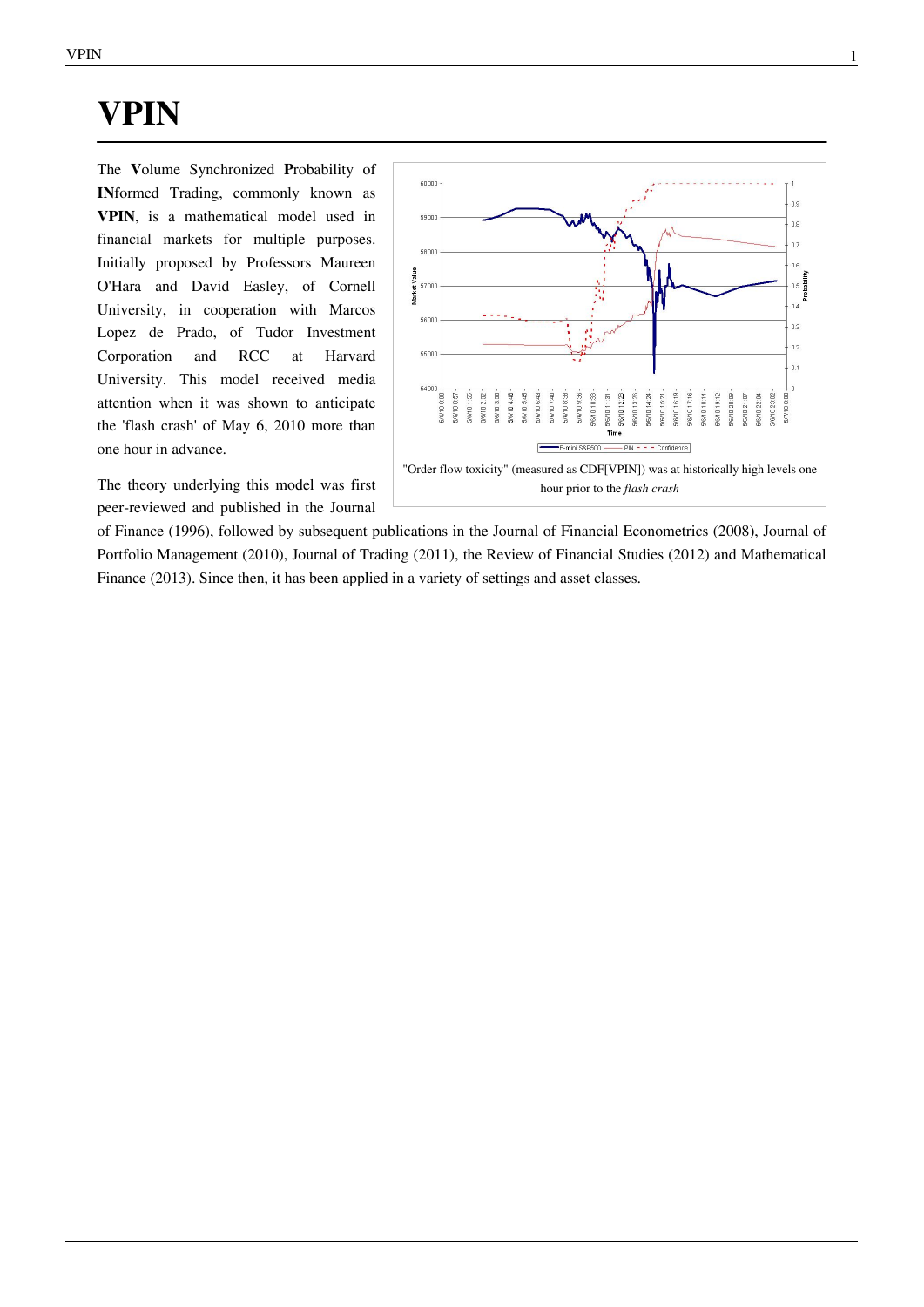### **Theoretical foundations**

VPIN has its origins in the seminal work of Professors [Maureen O'Hara](https://en.wikipedia.org/w/index.php?title=Maureen_O%27Hara_%28professor%29) and [David Easley](https://en.wikipedia.org/w/index.php?title=David_Easley), of [Cornell University.](https://en.wikipedia.org/w/index.php?title=Cornell_University) In the year 1996, they co-authored (with N. Kiefer and J. Paperman) a study published in the [Journal of Finance](https://en.wikipedia.org/w/index.php?title=Journal_of_Finance), which derived a magnitude known as Probability of Informed Trading (**PIN**). Using a sequential trading model with [Bayesian u](https://en.wikipedia.org/w/index.php?title=Bayesian)pdates, these authors proposed a [Market microstructure t](https://en.wikipedia.org/w/index.php?title=Market_microstructure)heory to explain the range at which market makers are willing to provide liquidity. This theory was well accepted in Academic and practitioner's forums, and has since been included in most [market microstructur](https://en.wikipedia.org/w/index.php?title=Market_microstructure)e textbooks.[1]

Summarily, denote a security's price as S. Its present value is  $S_0$ . However, once a certain amount of new information has been incorporated into the price, S will be either  $S_B$  (bad news) or  $S_G$  (good news). There is a probability  $\alpha$  that new information will arrive within the time-frame of the analysis, and a probability  $\delta$  that the news will be bad (i.e.,  $(1 - \delta)$ ) that the news will be good). The authors prove that the expected value of the security's price can then be computed at time *t* as

$$
\mathrm{E}[S_t] = (1 - \alpha_t)S_0 + \alpha_t [\delta_t S_B + (1 - \delta_t)S_G].
$$



Following a [Poisson distribution,](https://en.wikipedia.org/w/index.php?title=Poisson_distribution) informed traders arrive at a rate μ, and uninformed traders at a rate ε. Then, in order to avoid losses from informed traders, market makers reach [breakeven](https://en.wikipedia.org/w/index.php?title=Breakeven) at a bid level

$$
\mathrm{E}[B_t] = \mathrm{E}[S_t] - \frac{\mu \alpha_t \delta_t}{\epsilon + \mu \alpha_t \delta_t} (\mathrm{E}[S_t] - S_B) .
$$

and the [breakeven a](https://en.wikipedia.org/w/index.php?title=Breakeven)sk level at time *t* must be

$$
\mathrm{E}[A_t] = \mathrm{E}[S_t] + \frac{\mu \alpha_t (1 - \delta_t)}{\epsilon + \mu \alpha_t (1 - \delta_t)} (S_G - \mathrm{E}[S_t]).
$$

It follows that the [breakeven b](https://en.wikipedia.org/w/index.php?title=Breakeven)id-ask spread is determined as

$$
E[A_t - B_t] = \frac{\mu \alpha_t (1 - \delta_t)}{\epsilon + \mu \alpha_t (1 - \delta_t)} (S_G - E[S_t]) + \frac{\mu \alpha_t \delta_t}{\epsilon + \mu \alpha_t \delta_t} (E[S_t] - S_B) .
$$

For the standard case

$$
\delta_t = \frac{1}{2} \Rightarrow \mathrm{E}[A_t - B_t] = \frac{\alpha_t \mu}{\alpha_t \mu + 2\epsilon} (S_G - S_B)
$$

which tells us that the critical factor that determines the range at which [market makers](https://en.wikipedia.org/w/index.php?title=Market_makers) provide liquidity is

$$
PIN_t = \frac{\alpha_t \mu}{\alpha_t \mu + 2\epsilon}
$$

The subscript *t* indicates that probabilities  $\alpha$  and  $\delta$  are estimated at that point in time, and the authors use a [Bayesian u](https://en.wikipedia.org/w/index.php?title=Bayesian_probability)pdating process to incorporate information after each trade arrives to the market.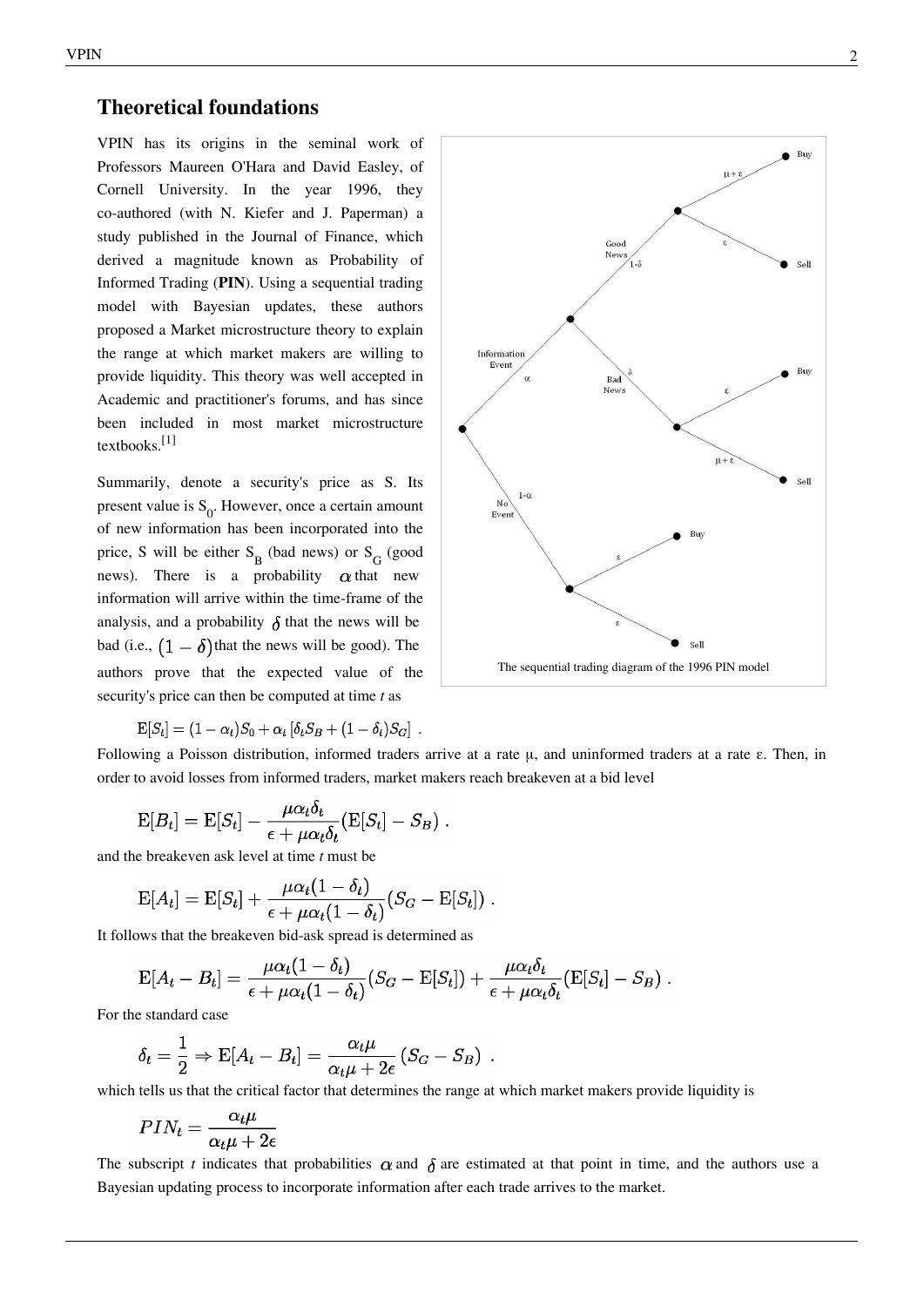## **Low-Frequency Estimation**

The original **PIN** model requires the estimation of four non-observable parameters, namely  $\alpha$ ,  $\delta$ ,  $\mu$ , and  $\epsilon$ . This was originally done via [Maximum](https://en.wikipedia.org/w/index.php?title=Maximum_likelihood) [likelihood](https://en.wikipedia.org/w/index.php?title=Maximum_likelihood), through the fitting of a mixture of three [Poisson distributions](https://en.wikipedia.org/w/index.php?title=Poisson_distribution),



 $P[V^B,V^S] = (1-\alpha) P[V^B,\epsilon] P[V^S,\epsilon] + \alpha (\delta P[V^B,\epsilon] P[V^S,\mu+\epsilon] + (1-\delta) P[V^B,\mu+\epsilon] P[V^S,\epsilon]) \ .$ where  $V^B$  is the volume traded against the Ask and  $V^S$  the volume traded against the Bid.

In a paper published in the [Journal of Financial Econometrics](https://en.wikipedia.org/w/index.php?title=Journal_of_Financial_Econometrics) (2008), [David Easley](https://en.wikipedia.org/w/index.php?title=David_Easley), [Robert Engle](https://en.wikipedia.org/w/index.php?title=Robert_Engle), [Maureen O'Hara](https://en.wikipedia.org/w/index.php?title=Maureen_O%27Hara) and Liuren Wu proposed a dynamic estimate in discrete time.<sup>[2]</sup> These authors proved that

 $E[V^B - V^S] = \alpha(1-\delta)(\epsilon - (\mu + \epsilon)) + \alpha\delta(\mu + \epsilon - \epsilon) + (1-\alpha)(\epsilon - \epsilon) = \alpha\mu(1-2\delta).$ and in particular, for a sufficiently large  $\mu$ 

 $\mathbb{E}[|V^S - V^B|] \approx \alpha \mu$ .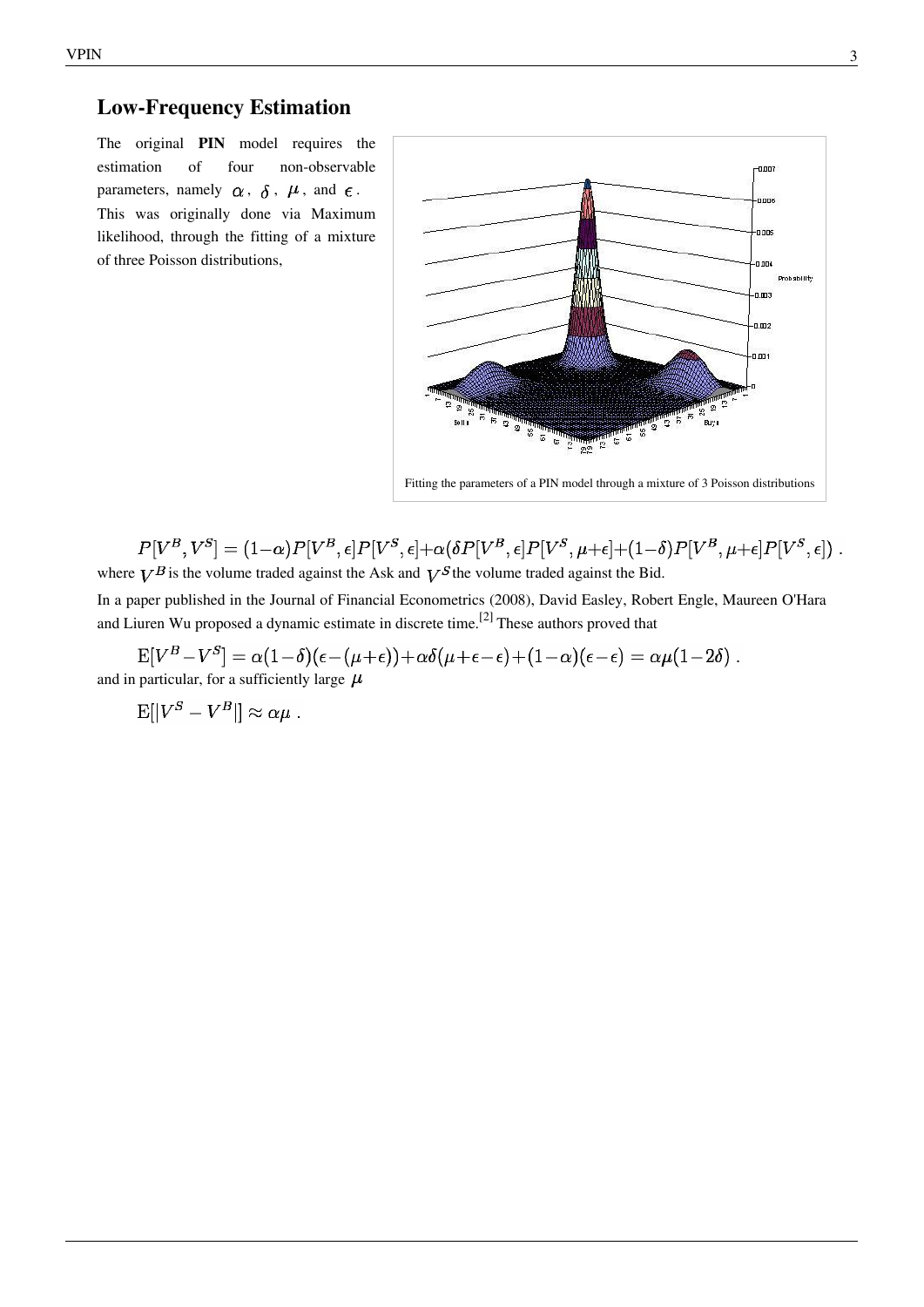### **High-Frequency Estimation**

In the year 2010, [David Easley,](https://en.wikipedia.org/w/index.php?title=David_Easley) [Marcos Lopez de Prado](https://en.wikipedia.org/w/index.php?title=Marcos_Lopez_de_Prado) and [Maureen O'Hara p](https://en.wikipedia.org/w/index.php?title=Maureen_O%27Hara_%28professor%29)roposed a high-frequency estimate of **PIN**, which they denominated **VPIN**. This procedure adopts a *volume clock* which synchronizes the data sampling with the market activity, as captured by regular volume *buckets*.

This is a form of subordinated stochastic process that departs from the standard *chronological clock* (i.e., sampling at regular time periods), and can be traced back to the work of [Benoit Mandelbrot.](https://en.wikipedia.org/w/index.php?title=Benoit_Mandelbrot) These authors begin by dividing a sample of volume bars (or similarly, time bars) in *volume buckets* (groups of trades such that each group contains the same amount of traded volume). Because all buckets are of the same size, V,

$$
\frac{1}{n}\sum_{\tau=1}^n \left(V_{\tau}^B + V_{\tau}^S\right) = V = \alpha\mu + 2\epsilon.
$$

where  $n$  is the number of volume bucket used to estimate **VPIN**. The procedure



requires a method to split volume in *buys* and *sells*. Rather than using the *Tick-rule*, *Lee-Ready* or other trade classification techniques, they propose a new volume classification method called *Bulk Volume Classification*. This departs from standard trade classification schemes in two ways: First, volume is classified in bulk, and second this methodology classifies part of a bar's volume as *buy*, and the remainder as *sell*. Empirical studies have shown *Bulk Volume Classification* to be more accurate than the *Tick-rule*, despite of not requiring level-1 tick data (only bars).<sup>[3]</sup> Within a volume bucket, the amount of volume classified as buy is

$$
V_{\tau}^{B} = \sum_{i=t(\tau-1)+1}^{t(\tau)} V_{i} Z\left(\frac{S_{i} - S_{i-1}}{\sigma_{\Delta S}}\right)
$$

where  $t(\tau)$  is the index of the last (volume or time) bar included in bucket  $\tau$ ,  $V_{\tau}^{B}$  is the *buy volume* (traded against the Ask),  $V_i$  is the total volume per bucket, Z is the [Standard normal distribution,](https://en.wikipedia.org/w/index.php?title=Standard_normal_distribution) and  $\sigma_{\Delta S}$  is the standard deviation of price changes between (volume or time) bars. Because all buckets contain the same amount of volume V,

$$
V_{\tau}^{S} = \sum_{i=t(\tau-1)+1}^{t\tau} V_i \left( 1 - Z \left( \frac{S_i - S_{i-1}}{\sigma_{\Delta S}} \right) \right) = V - V_{\tau}^{B}.
$$

Since  $\mathbb{E}[|V^S - V^B|] \approx \alpha \mu$ , and  $PIN = \frac{\alpha \mu}{\alpha \mu + 2\epsilon}$ , it can be shown that VPIN is a good estimate of PIN,

with

$$
VPIN = \frac{\sum_{\tau=1}^{n} |V_{\tau}^{S} - V_{\tau}^{B}|}{nV}
$$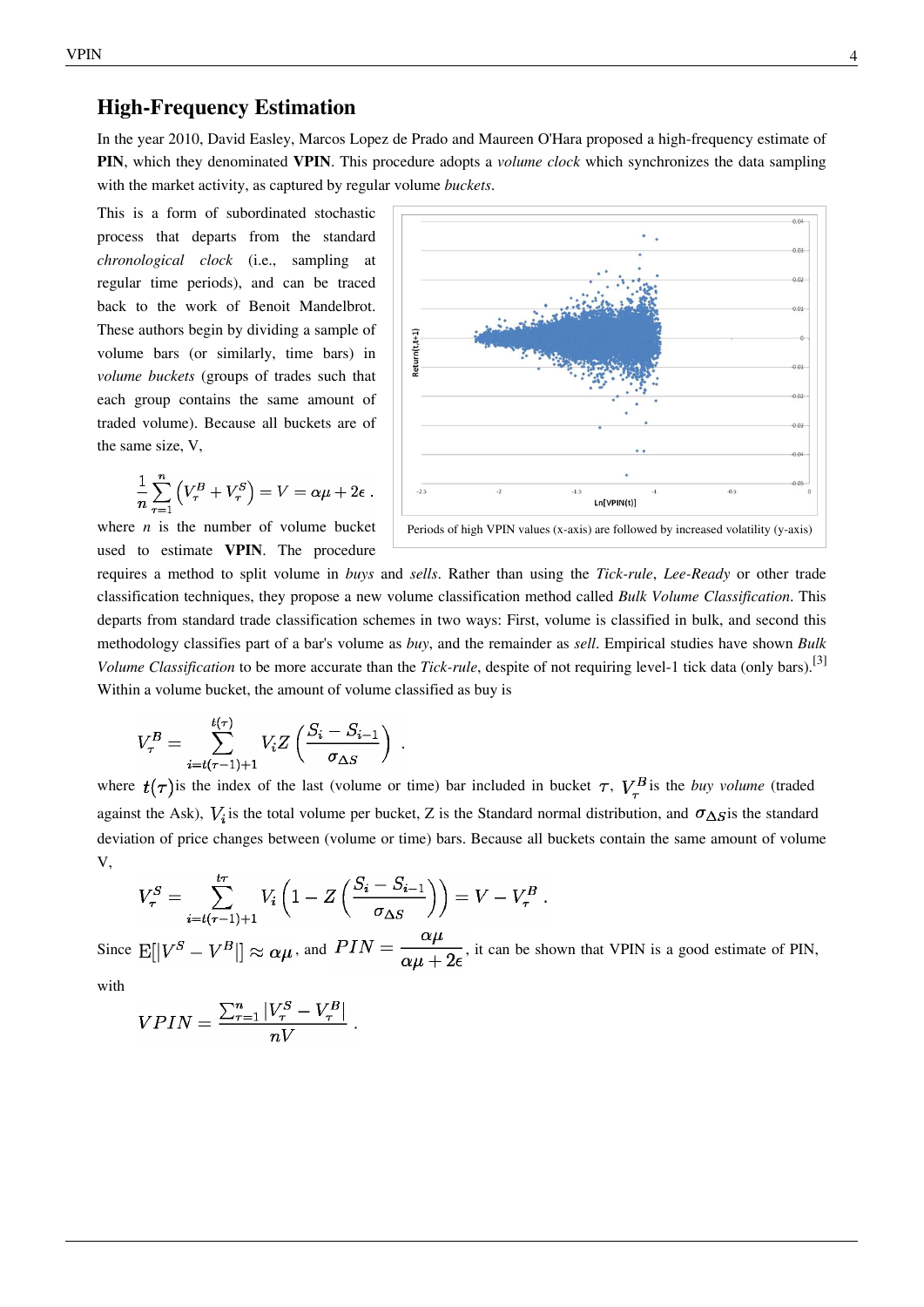### **Applications**

PIN and VPIN have been found useful in a number of settings. As a result, applications of this theory have been the subject of three international patent applications.

#### **VPIN and liquidity crashes**

- Video of the S&P500 futures during the *Flash Crash* [\[4\]](http://www.youtube.com/watch?v=IngpJ18AhWU)
- $\mathcal{F}$  Toxicity-induced volatility on August 4, 2011<sup>[\[5\]](http://www.youtube.com/watch?v=0vPMZXGHMpc)</sup>
- $\blacksquare$  Toxicity-induced volatility in Energy markets [\[6\]](http://www.youtube.com/watch?v=ifW-apeHeI0)

This theory has been used to monitor the stress to which [Market makers](https://en.wikipedia.org/w/index.php?title=Market_maker) are subjected by informed traders, thus providing a high-frequency metric of the probability that the liquidity provision process may fail. This applies to liquidity crises such as the [2010 Flash Crash.](https://en.wikipedia.org/w/index.php?title=2010_Flash_Crash) On May 6, 2010, one hour before its collapse, the stock market registered some of the highest readings of *order flow toxicity* in recent history. The authors of this paper applied widely accepted [Market microstructure m](https://en.wikipedia.org/w/index.php?title=Market_microstructure)odels to understand the behavior of prices in the minutes and hours prior to the crash. According to this [paper](https://en.wikipedia.org/w/index.php?title=Scholarly_paper), *order flow toxicity* can be measured as the probability that informed traders (e.g., [hedge funds\)](https://en.wikipedia.org/w/index.php?title=Hedge_funds) [adversely select](https://en.wikipedia.org/w/index.php?title=Adverse_selection) uninformed traders (e.g., [Market maker](https://en.wikipedia.org/w/index.php?title=Market_maker)s). For that purpose, they developed the VPIN Flow Toxicity metric, which delivers a real-time estimate of the conditions under which liquidity is being provided. If the order flow becomes too toxic, market makers are forced out of the market. As they withdraw, liquidity disappears, which increases even more the concentration of toxic flow in the overall volume, which triggers a [Feedback mechanism t](https://en.wikipedia.org/w/index.php?title=Feedback_mechanism)hat forces even more market makers out. This cascading effect has caused hundreds of liquidity-induced crashes in past, the *flash crash* being one (major) example of it. One hour before the *flash crash*, order flow toxicity was at historically high levels relative to recent history.

VPIN's theory is consistent with the anecdotal evidence reported by the joint SEC-CFTC study on the events of May 6, 2010. Given the relevance of these findings, the [S.E.C. r](https://en.wikipedia.org/w/index.php?title=S.E.C.)equested an independent study to be carried out by the [Lawrence Berkeley National Laboratory.](https://en.wikipedia.org/w/index.php?title=Lawrence_Berkeley_National_Laboratory) This Government laboratory concluded:<sup>[7]</sup>

*This [VPIN] is the strongest early warning signal known to us at this time.*

Far from being an exception, these studies show that liquidity crises are becoming more prevalent as [High-frequency](https://en.wikipedia.org/w/index.php?title=High-frequency_trading) [trading s](https://en.wikipedia.org/w/index.php?title=High-frequency_trading)trategies are dominating the market-making process.

A second independent study confirmed VPIN's forecasting power when predicting toxicity-induced volatility on cash stocks.[8]

> *Although VPIN metric is conceived for the HFT environment, our results suggest that certain VPIN specifications provide proxies for adverse selection risk similar to those obtained by the PIN model. Thus, we consider that the key variable in the VPIN procedure is the number of buckets used and that VPIN can be a helpful device which is not exclusively applicable to the HFT world.*

Clive Corcoran's book *Systemic Liquidity Risk and Bipolar Markets: Wealth Management in Today's Macro Risk On / Risk Off Financial Environment* contains a chapter titled *Detecting mini bubbles with the VPIN metric*, in which this author demonstrates how the VPIN theory can be used to monitor the probability of toxicity-induced liquidity crises.[9]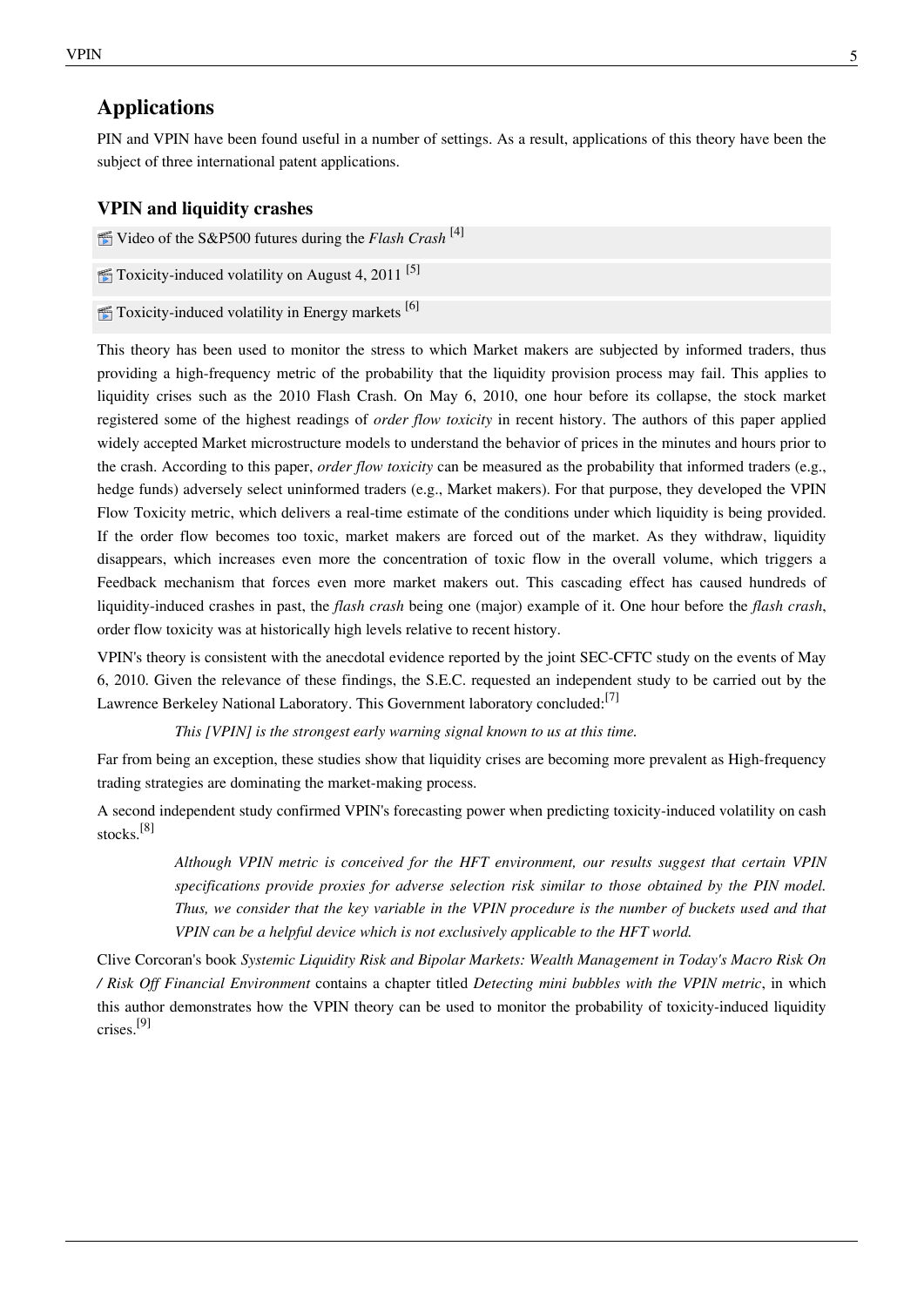#### **Protection against adverse selection**

In order to preserve the integrity of the liquidity provision process, two solutions have been proposed.

The first one involves a futures contract that would offer market makers protection against a rise in the probability of adverse selection.<sup>[10]</sup> Suppose that a market maker is willing to bid the market at a level  $B^*$ , and offer at a level  $A^*$ . Market makers do this with passive orders, whereby they do not choose the timing of the execution, thus making them vulnerable to the phenomenon of [Adverse selection](https://en.wikipedia.org/w/index.php?title=Adverse_selection). Consequently, market makers are sellers of an implied option to be adversely selected, at a premiun of  $A^*-B$ . It has been shown that their  $\overline{2}$ profit (or loss) is a function of how

accurately they have estimated the actual value of PIN,

$$
(S_G - S_B) \kappa_{(1 - DI^* \land (DI^*)^* \land DIM^*)}
$$

 $Profit = \frac{(5G - 5B)^{R}}{2}(1 - PIN^{*})(PIN^{*} - PIN)$ . where  $\kappa$  is a constant that relates the volume traded to the range at which liquidity is provided,

$$
V = \kappa \left( 1 - \frac{A^* - B^*}{S_G - S_B} \right)
$$

Because the losses associated with underestimating PIN are so much greater than the potential profit when it is correctly estimated, market makers have incentives to be extremely conservative and liquidate their inventory as soon as they perceive the presence of informed traders. This situation is detrimental to the market, and can derive in serious liquidty crises such as the [2010 Flash Crash](https://en.wikipedia.org/w/index.php?title=2010_Flash_Crash). As a solution, a contract could be issued to offer protection against adverse selection. Market makers would buy protection when they see their inventory rising beyond normal levels. On the other hand, informed traders would be interested in selling that protection once their orders have been completed, thus monetizing on their private knowledge that the portion of toxicity they were responsible for will cease.

A second solution consists in dynamically adjusting the speed of the matching engine. If the bids are being hit at such speed that market makers have no chance to replenish liquidity, market makers will be forced out and a liquidity crash will occur. An alternative would be, under such circumstances, slowing down the speed at which matches occur at the bid, while speeding up the matches that occur at the ask. This two-speed solution (also known as *yellow flag*) differs from the [circuit breaker \(](https://en.wikipedia.org/w/index.php?title=Circuit_breaker)or *red flag*) approach currently in place. While the *red flag* approach stops the market after the crisis has unfolded, the *yellow* flag would try to avoid the crisis in the first place, thus allowing exchange's activity to proceed uninterrupted.



The dilemma faced by market makers when proving liquidity under asymmetric information. This surface shows the profit associated with the correct estimation of PIN, and the much greater losses that result from its underestimation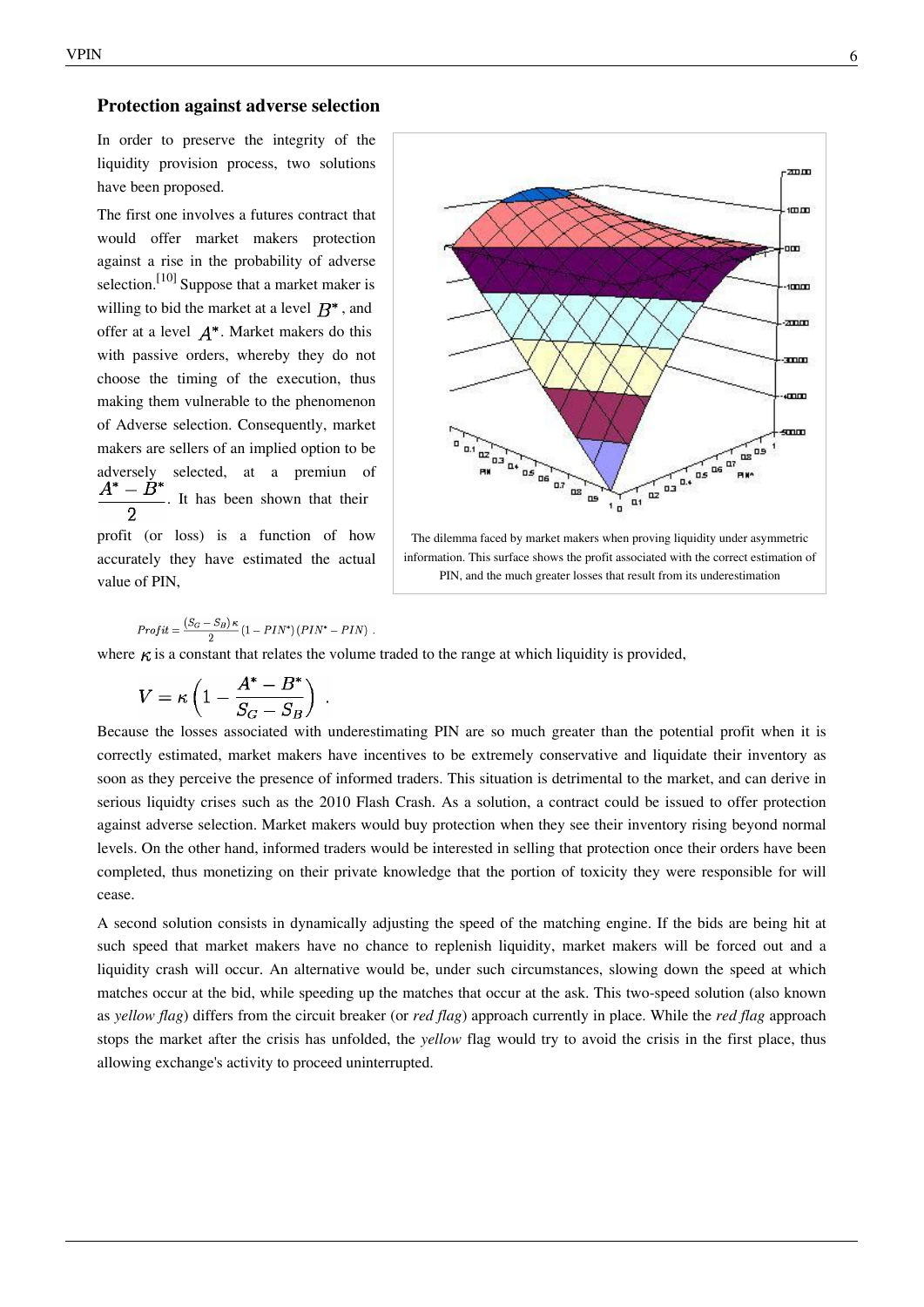#### **VPIN and volatility**

The purpose of the VPIN theory is understanding how toxicity is a source of volatility. VPIN is not a volatility forecasting model. However, one of the several reasons why volatility may occur is as a result of market makers widening their trading ranges. This is a particular form of volatility, which is induced by increased levels of order-flow toxicity. Empirical evidence seems to corroborate that VPIN can help predict toxicity-induced volatility through machine learning algorithms.

#### **VPIN and execution**

A large order reveals information to other market participants, who may take advantage of that information by [frontrunning](https://en.wikipedia.org/w/index.php?title=Frontrunning) that order before its completion. The purpose of an *Optimal Execution Horizon* (OEH) model is to compute the trading horizon that minimizes that informational leakage without incurring in unnecessary market risk. The length of that optimal horizon depends of factors such as: The size of the order, the side, the prevalent order imbalance, market volatility, the trading range and risk aversion. From a theoretical perspective, OEH explains why market participants may rationally 'dump' their orders in an increasingly illiquid market. OEH has been shown to perform better than participation rate schemes. This model is derived as follows:

We have seen earlier that when  $\delta_t = \frac{1}{2}$ , we obtain that

$$
E[A_t - B_t] = \frac{\alpha_t \mu}{\alpha_t \mu + 2\epsilon} (S_G - S_B) \approx \frac{E[|V^S - V^B|]}{V} (S_G - S_B).
$$

This means that we would like to compute *V* such that  $\frac{E[|V^S - V^B|]}{V}$  is minimally impacted. First, [ceteris paribus,](https://en.wikipedia.org/w/index.php?title=Ceteris_paribus)

the impact of an order *m* on the order imbalance over the next bucket *V* is

$$
\frac{|V^S - V^B|}{V} = \left| \left(2v^B - 1\right)\left(1 - \frac{|m|}{V}\right) + \frac{m}{V} \right|.
$$

where  $v^B = \frac{V^B}{V}$  and  $(2v^B - 1)$  is the order imbalance prior to *m*. Let  $\phi$  [|m|] be a monotonic increasing function of  $|m|$ ,  $0 < \phi |m| < 1$ , which measures the displacement that  $|m|$  causes to the previous order imbalance. Then, the new persistent order imbalance can be computed as

$$
\tilde{OI} = \phi\left[ \left| m \right| \right] \left[ \left( 2v^B - 1 \right) \left( 1 - \frac{\left| m \right|}{V} \right) + \frac{m}{V} \right] + \left( 1 - \phi\left[ \left| m \right| \right] \right) \left( 2v^B - 1 \right)
$$

Second, assuming that prices follow an arithmetic random walk, for a risk aversion  $\lambda$  we can derive a timing risk

$$
P\left[sgn\left(m\right)\Delta S > Z_{\lambda}\sigma\left(\frac{V}{V_{\sigma}}\right)^{\frac{1}{2}}\right] = 1 - \lambda
$$

Then, a *probabilistic loss function* can be defined as the aggregation of the first (liquidity risk) and second (timing risk) components,

$$
\Pi(V) = |\phi[|m|] \left[ \left( 2v^B - 1 \right) \left( 1 - \frac{|m|}{V} \right) + \frac{m}{V} \right] + \left( 1 - \phi[|m|] \right) \left( 2v^B - 1 \right) \left| \left( S_G - S_B \right) - Z_\lambda \sigma \left( \frac{V}{V_\sigma} \right)^{\frac{1}{2}} \right]
$$

Finally,  $\Pi(V)$  can be minimized with respect to *V*. A novel feature of this model is that, beyond the order size, other important variables are used in determining the optimal *V*, like the side of the order, and the prevalent order imbalance.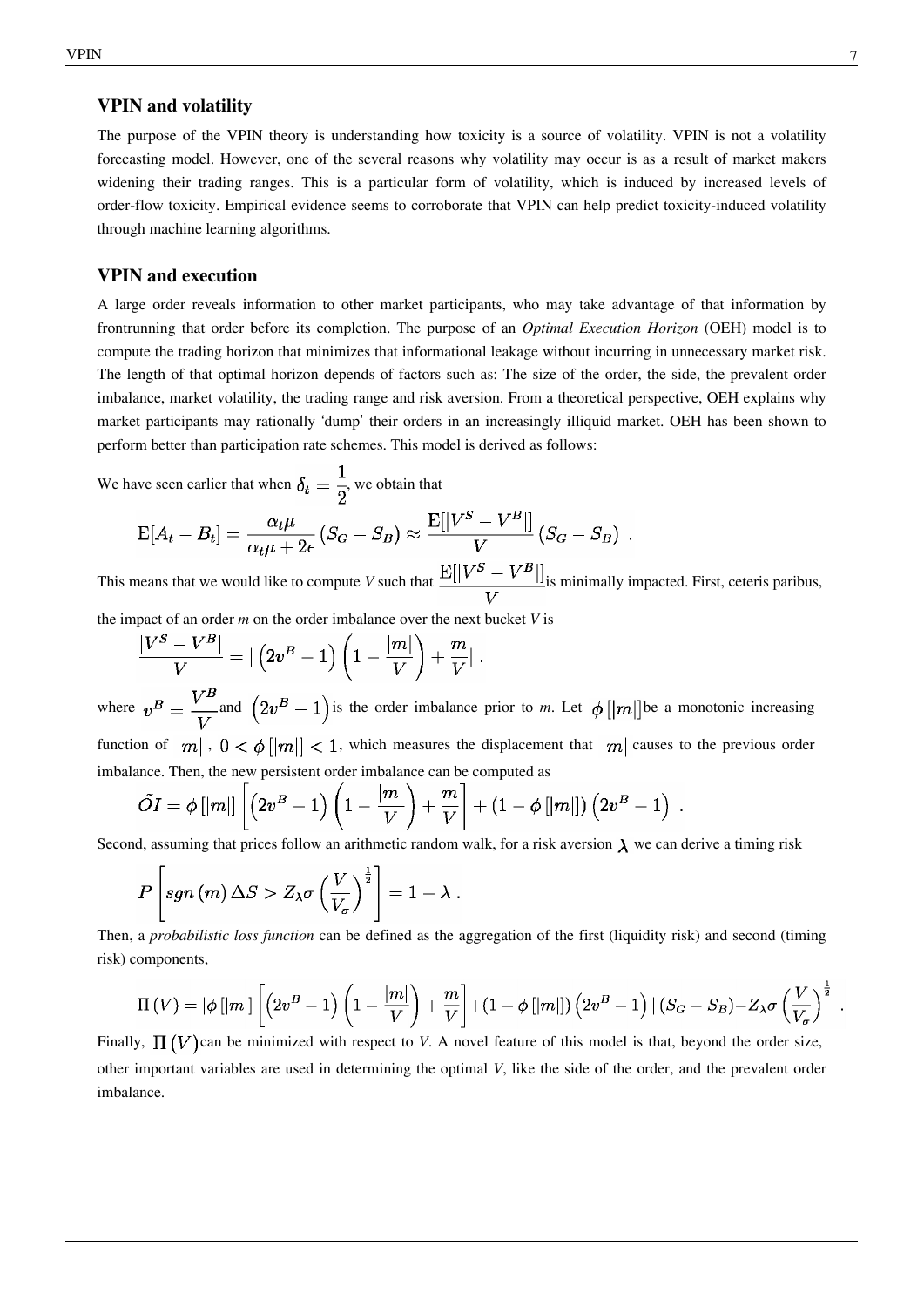#### **Federal oversight of Financial Markets**

In a peer-reviewed paper published in the [Journal of Trading,](https://en.wikipedia.org/w/index.php?title=Journal_of_Trading) <sup>[11]</sup> scientists at the [Lawrence Berkeley National](https://en.wikipedia.org/w/index.php?title=Lawrence_Berkeley_National_Laboratory) [Laboratory](https://en.wikipedia.org/w/index.php?title=Lawrence_Berkeley_National_Laboratory) showed that VPIN would be a useful metric to monitor in real time the probability of a liquidity crisis. According to the [Wall Street Journal:](https://en.wikipedia.org/w/index.php?title=Wall_Street_Journal)<sup>[12]</sup>

> *The SEC has estimated that a centralized order-tracking system would cost approximately \$4 billion to set up and \$2.1 billion a year to maintain. Mr. Leinweber of Berkeley has a simpler, and probably cheaper, solution in mind. He proposes that supercomputers*—*like those at national laboratories such as Berkeley's*—*should track every trade in real time. If volume began surging dangerously, the system would flash a "yellow light." Regulators or stock exchanges could then slow trading down, giving the market time to clear and potentially averting a crisis.*

> *By monitoring spikes in trading, the formula [VPIN] may offer early warning that a particular security*—*or an entire market*—*is about to be overwhelmed with buy or sell orders... An SEC official says the agency is aware of this research and regards it as "interesting," but that the data can't be analyzed until someone figures out how to get all of it in one place.*

Regarding the use of VPIN to monitor financial markets, Dr. [Horst Simon,](https://en.wikipedia.org/w/index.php?title=Horst_Simon) Deputy Director of the [Lawrence](https://en.wikipedia.org/w/index.php?title=Lawrence_Berkeley_National_Laboratory) [Berkeley National Laboratory](https://en.wikipedia.org/w/index.php?title=Lawrence_Berkeley_National_Laboratory) remarked:

> *If we can help the financial markets to be more reliable and stable, then that's at least as important a national need. Mr. Simon worries it might take some kind of market catastrophe "for people to wake up and say that there's a real danger out there of our whole system being brought down by a simple [problem] that could have been prevented if we had just paid attention.*

Professors of the [Tinbergen Institute a](https://en.wikipedia.org/w/index.php?title=Tinbergen_Institute)nd [VU University Amsterdam h](https://en.wikipedia.org/w/index.php?title=VU_University_Amsterdam)ave examined VPIN during the flash crash, and show that "the large seller's relative presence in the market co-moves negatively with flow toxicity. This finding is consistent with strategic trading: she sells passively during upturns (her limit sell orders are taken out), sells aggressively right after an upturn, and does not trade in downturns."  $[13]$  This analysis confirms previous studies supportive of VPIN as a useful indicator of order flow toxicity.<sup>[14]</sup>

### **Implementation cautions**

A few mistakes can lead to incorrect implementations of VPIN. First, VPIN's estimates are based on (volume or time) bars, not tick (or level 1 transactional) data. Second, VPIN applies the *Bulk Classification* algorithm, not the *Tick-rule* for volume classification. Third,  $Ln(VPIN_{\tau-1})$ , and not  $VPIN_{\tau-1}$ , can be used to forecast  $\frac{S_{\tau}}{S_{\tau-1}}$  – 1. Fourth, the correlation between  $Ln(VPIN_{\tau-1})$  and  $\frac{S_{\tau}}{S_{\tau-1}}$  – 1 is significantly high, however the

authors recommend using a conditional probability approach, as opposed to traditional regression techniques. Alternative implementations of VPIN will yield results inconsistent with this theory.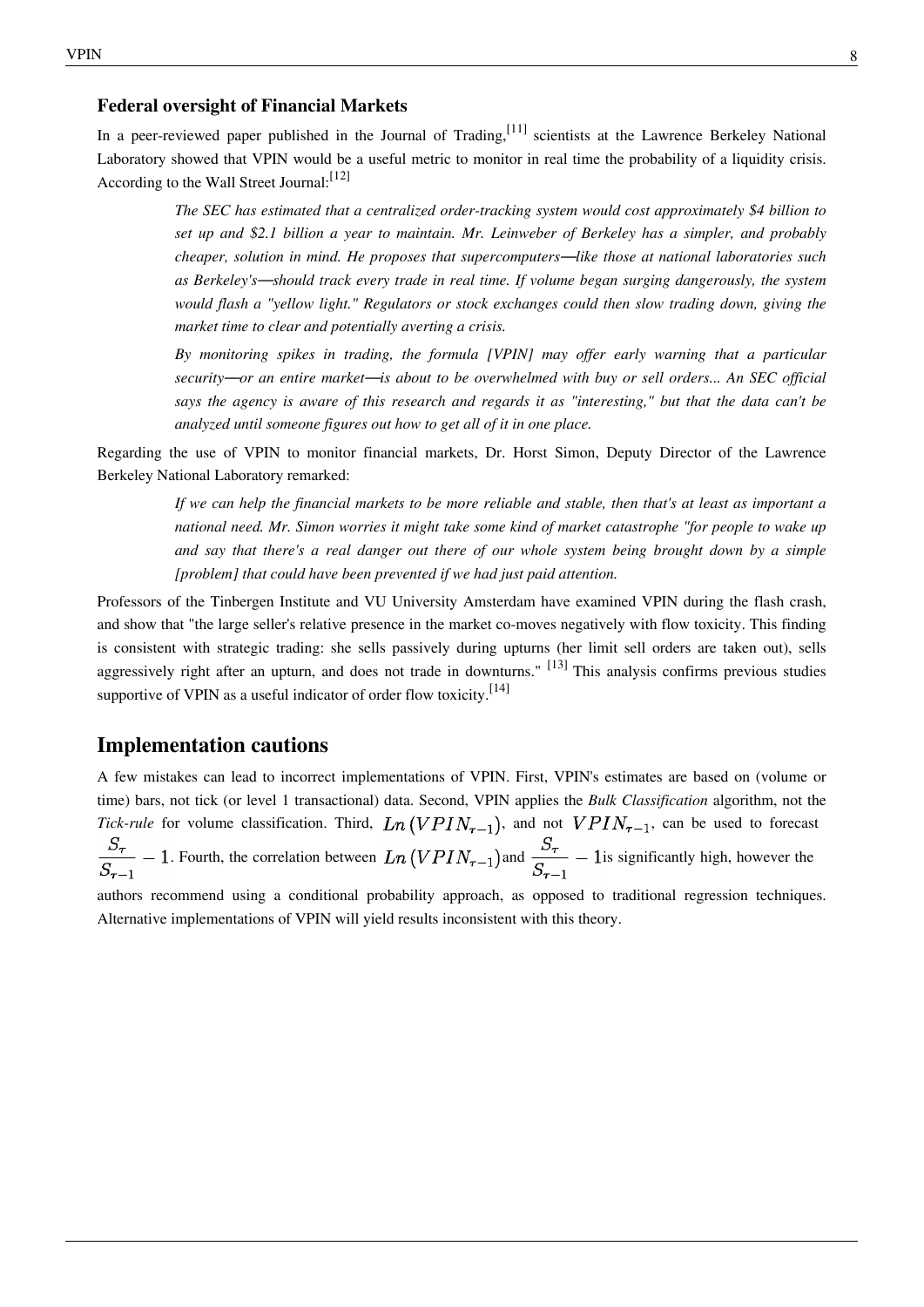- [1] Hasbrouck, J. [2007]: "Empirical Market Microstructure", Oxford University Press.
- [2] Easley, D., R. F. Engle, M. O'Hara and L. Wu (2008): "Time-Varying Arrival Rates of Informed and Uninformed Traders", Journal of Financial Econometrics, Vol. 6 No. 2: pp. 171-207 [\(http://jfec.oxfordjournals.org/content/6/2/171.full.pdf+html\)](http://jfec.oxfordjournals.org/content/6/2/171.full.pdf+html)
- [3] Easley, D., M. Lopez de Prado and M. O'Hara (2012): "Bulk Classification of Trading Activity [\(http://ssrn.com/abstract=1989555\)"](http://ssrn.com/abstract=1989555)
- [4] <http://www.youtube.com/watch?v=IngpJ18AhWU>
- [5] <http://www.youtube.com/watch?v=0vPMZXGHMpc>
- [6] <http://www.youtube.com/watch?v=ifW-apeHeI0>
- [7] Leinweber, D. et al. (2011): "Federal Market Information Technology in the Post Flash Crash Era: Roles for Supercomputing" [\(http://ssrn.](http://ssrn.com/abstract=1939522) [com/abstract=1939522\)](http://ssrn.com/abstract=1939522)
- [8] Abad, D. and J. Yague (2012): "From PIN to VPIN: An Introduction to Order Flow Toxicity", Span Rev of Financ Econ. [http://dx.doi.org/](http://dx.doi.org/10.1016/j.srfe.2012.10.002) [10.1016/j.srfe.2012.10.002](http://dx.doi.org/10.1016/j.srfe.2012.10.002) [\(http://www.sciencedirect.com/science/article/pii/S2173126812000344\)](http://www.sciencedirect.com/science/article/pii/S2173126812000344)
- [9] Corcoran, C. (2012): *Systemic Liquidity Risk and Bipolar Markets: Wealth Management in Today's Macro Risk On / Risk Off Financial Environment*, Wiley, Chapter 5, pp. 97-117. [\(http://www.amazon.com/dp/1118409337\)](http://www.amazon.com/dp/1118409337)
- [10] Easley, D., M. López de Prado and M. O'Hara (2011): "The Exchange of Flow Toxicity", The Journal of Trading, Spring 2011, Vol. 6, No. 2: pp. 8-13 [\(http://ssrn.com/abstract=1748633\)](http://ssrn.com/abstract=1748633)
- [11] E. Wes Bethel, David Leinweber, Oliver Rübel, and Kesheng Wu (2012): "Federal Market Information Technology in the Post–Flash Crash Era: Roles for Supercomputing", Journal of Trading, Vol. 7, No. 2: pp. 9-25. Available at [http://www.iijournals.com/doi/abs/10.3905/jot.](http://www.iijournals.com/doi/abs/10.3905/jot.2012.7.2.009) [2012.7.2.009](http://www.iijournals.com/doi/abs/10.3905/jot.2012.7.2.009)
- [12] Zweig, Jason (2012): "Could Computers Protect the Market From Computers?", The Wall Street Journal, May 25th. Available at [http://](http://online.wsj.com/article/SB10001424052702304065704577426092877288770.html) [online.wsj.com/article/SB10001424052702304065704577426092877288770.html](http://online.wsj.com/article/SB10001424052702304065704577426092877288770.html)
- [13] Menkveld, Albert J. and Yueshen, Bart Z., Anatomy of the Flash Crash (April 2, 2013). Available at SSRN: [http://ssrn.com/](http://ssrn.com/abstract=2243520) [abstract=2243520](http://ssrn.com/abstract=2243520)
- [14] Abad, D., Yagüe, J. From PIN to VPIN: An introduction to order flow toxicity. Span Rev Financ Econ.(2012). [http://dx.doi.org/10.1016/](http://dx.doi.org/10.1016/j.srfe.2012.10.002) [j.srfe.2012.10.002](http://dx.doi.org/10.1016/j.srfe.2012.10.002)

## **External links**

- Flow Toxicity and Volatility [\(http://ssrn.com/abstract=1695596\),](http://ssrn.com/abstract=1695596) David Easley (Cornell University), Marcos López de Prado (Tudor Investment Corp., RCC at Harvard University) and Maureen O'Hara (Cornell University), Review of Financial Studies, forthcoming.
- The Microstructure of the 'Flash Crash': Flow Toxicity, Liquidity Crashes and the Probability of Informed Trading [\(http://ssrn.com/abstract=1695041\),](http://ssrn.com/abstract=1695041) David Easley (Cornell University), Marcos López de Prado (Tudor Investment Corp., RCC at Harvard University) and Maureen O'Hara (Cornell University), The Journal of Portfolio Management, Vol. 37, No. 2, pp. 118–128, Winter 2011
- The Exchange of Flow Toxicity [\(http://ssrn.com/abstract=1748633\),](http://ssrn.com/abstract=1748633) David Easley (Cornell University), Marcos López de Prado (Tudor Investment Corp., RCC at Harvard University) and Maureen O'Hara (Cornell University), The Journal of Trading, Spring 2011, Vol. 6, No. 2: pp. 8–13.
- Preliminary Findings Regarding the Market Events of May 6, 2010 [\(http://www.sec.gov/sec-cftc-prelimreport.](http://www.sec.gov/sec-cftc-prelimreport.pdf) [pdf\)](http://www.sec.gov/sec-cftc-prelimreport.pdf), Report of the staffs of the CFTC and SEC to the Joint Advisory Committee on Emerging Regulatory Issues, May 18, 2010
- Findings Regarding the Market Events of May 6, 2010 [\(http://www.sec.gov/news/studies/2010/](http://www.sec.gov/news/studies/2010/marketevents-report.pdf) [marketevents-report.pdf\),](http://www.sec.gov/news/studies/2010/marketevents-report.pdf) Report of the staffs of the CFTC and SEC to the Joint Advisory Committee on Emerging Regulatory Issues, September 30, 2010